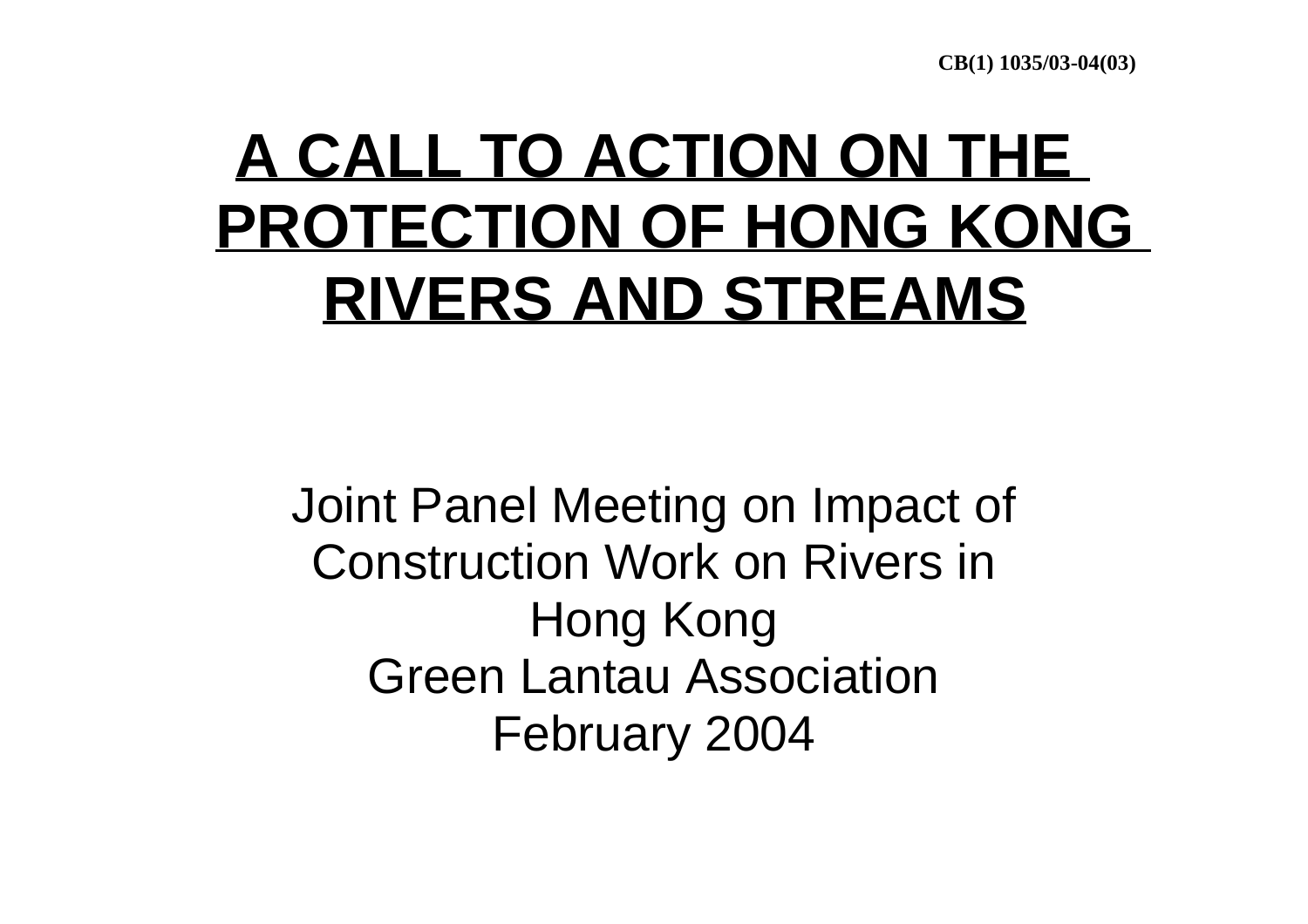# **FACT**

**The HKSAR has over 140 species of freshwater fishes, and 80% are restricted to lowland habitats. Newrecords/species are still being found - some may still remain unknown.**

**Tai Ho and Tung Chung streams in North Lantau, harbour very important species including the endemic Ayu** *Plecoglossus altivilis* **(Tai Ho) and the rare Barb** *Acrossocheilus beijiangensis* **(Tung Chung)**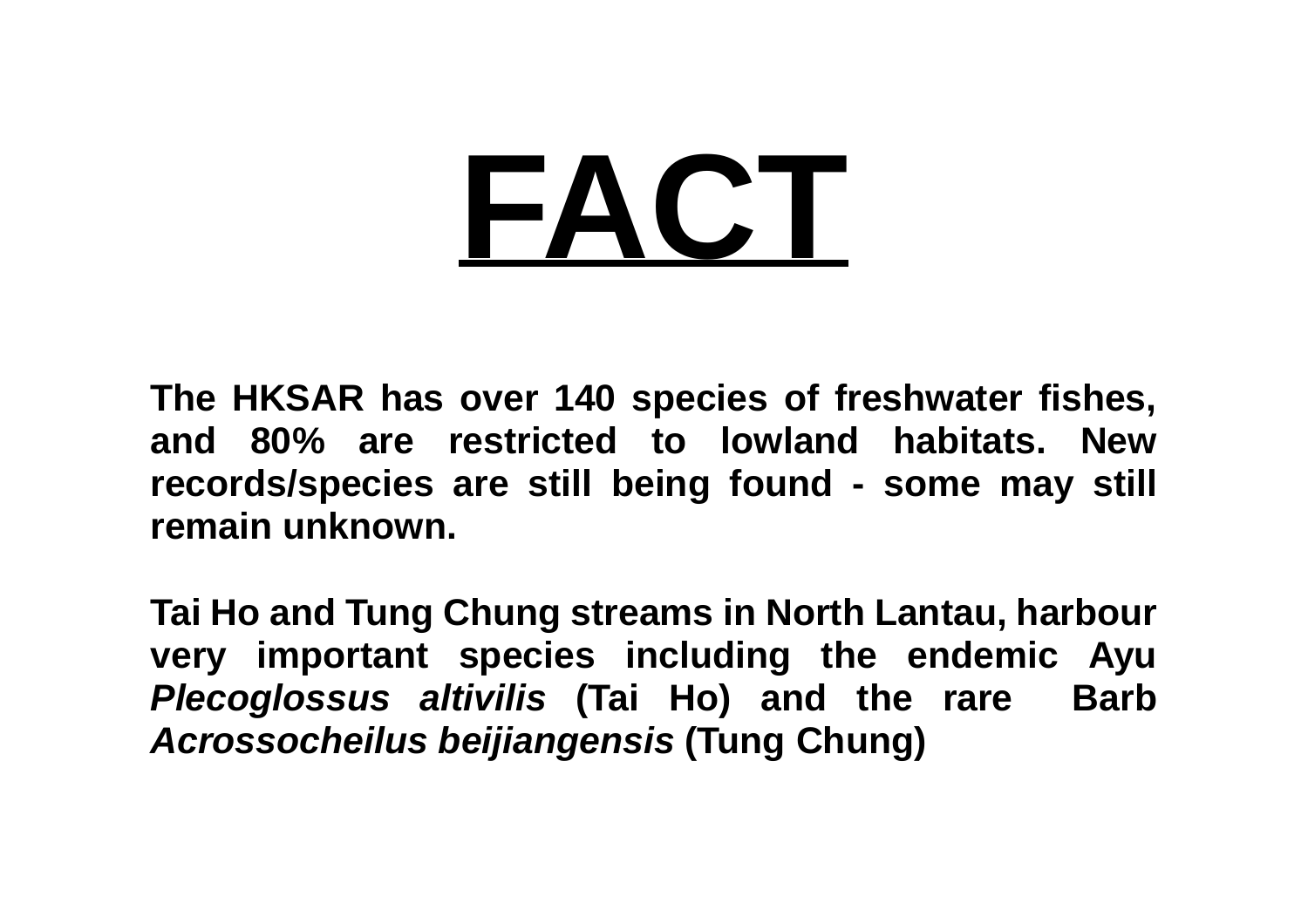# TIME IS RUNNING OUT….

- Six native species, including *Aphyocypris Lini,* a fish endemic to HK are already extinct.
- Almost a quarter of our native fish SPECIES ARE FACING IMMEDIATE EXTINCTION.
- Hong Kong has about 120 lowland river fish species, and almost no lowland freshwater habitats are protected.
- 70% of Hong Kong native fish could be extinct within the next decade unless rivers and streams are given greater legislative protection.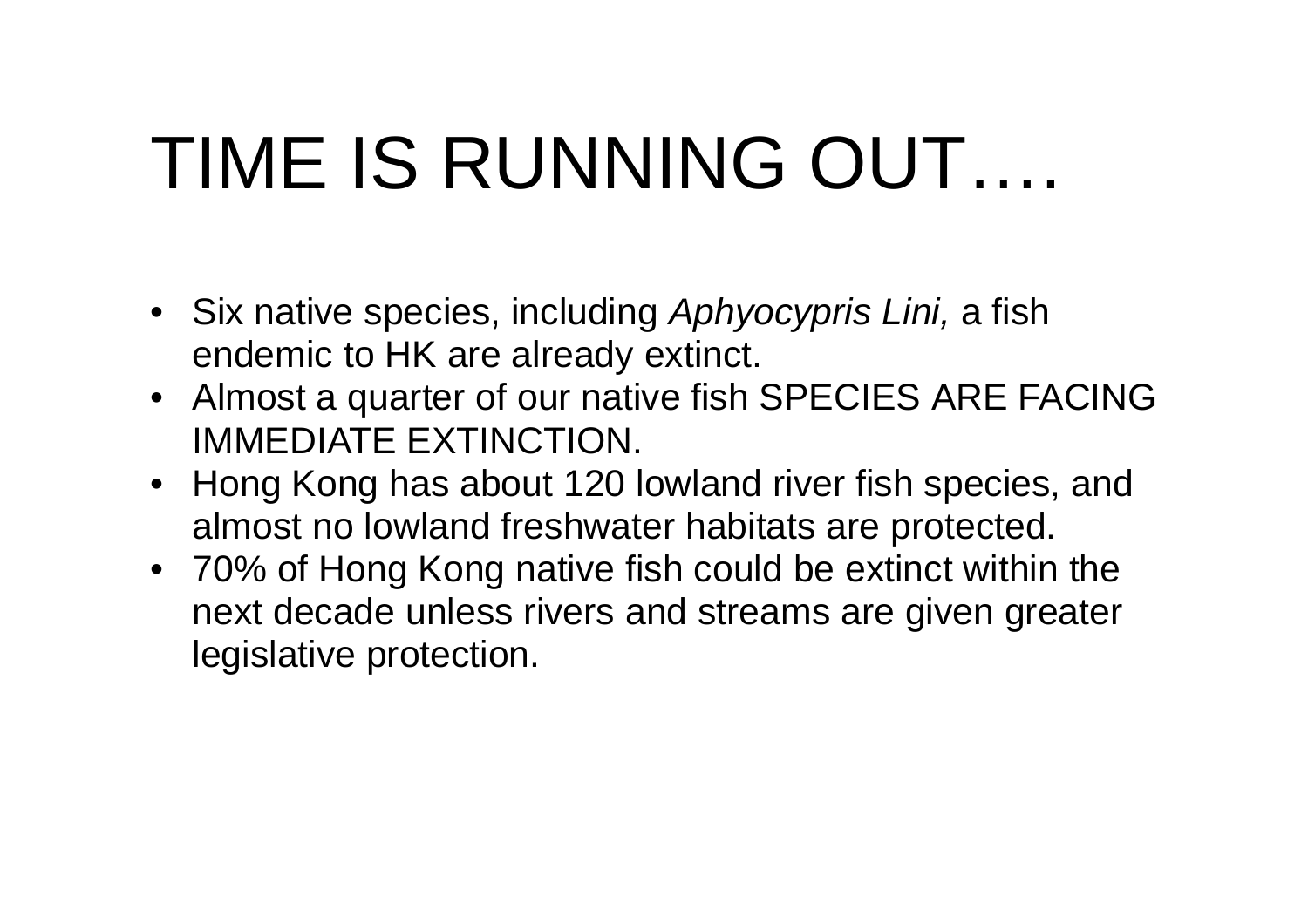#### The Problem - Ecological **Degradation**

- 60% of HK's rivers have suffered from large scale channelization in the last 10 years. Channelization entails creating a U-shaped or trapezoidal channel, flattening the river bed and covering it in concrete.
- 80% of lowland rivers have been 'trained' or 'improved' in some ways, devastating the ecology.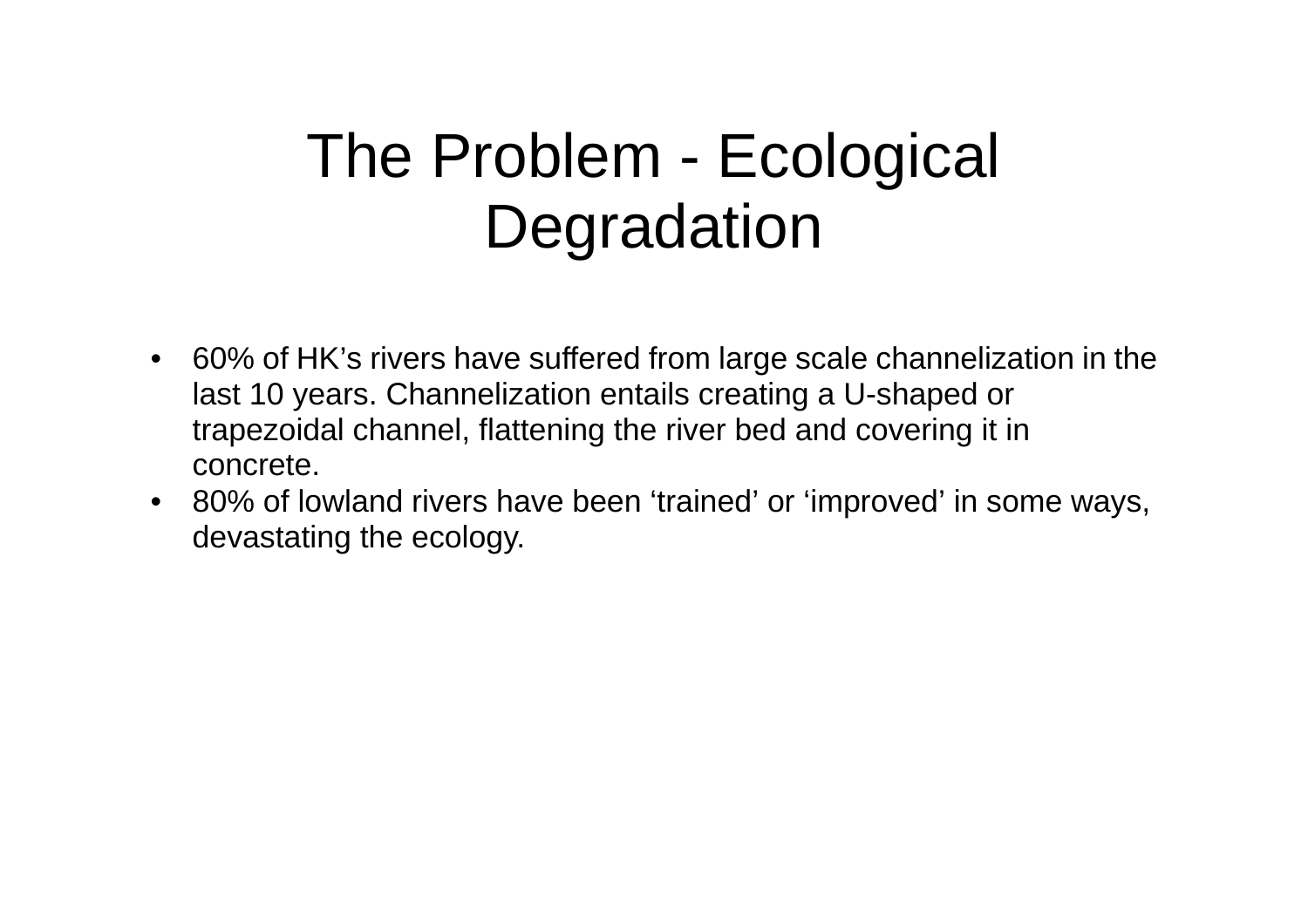#### **CHANNELIZATION is not the proper solution**

- Channelization considers flooding problems only from an engineering perspective and fails to take account of the wildlife value of a stream or river and its scenic setting. Channelization not only destroys the stream itself but impacts the land around it and the water into which it drains.
- Channelization fails to address the fundamental causes of flooding urbanization of flood plains and soil erosion from deforestation, often the result of hill-fires.
- Pollution is no justification for channelization.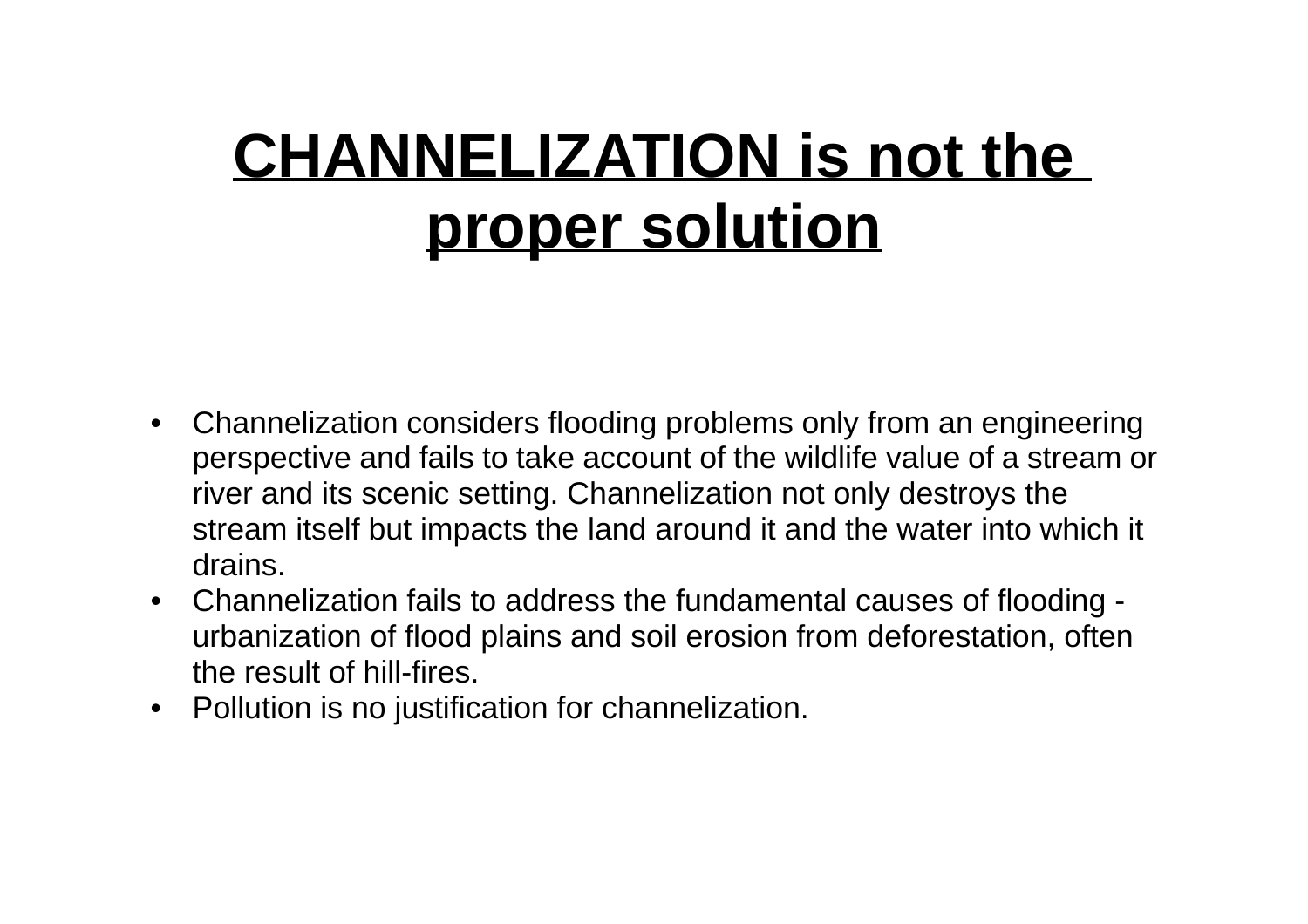## **The Solution**

- Government needs to implement proper planning controls to prevent development within a set distance from streams and rivers. This entails a revision of The Small House Policy and studies relating to sustainable practices of other countries.
- Fire protection, enforcement and prosecution measures need to be stepped up to prevent soil erosion and silting.
- Environmentally-sensitive river and stream management practices need to be reviewed and implemented for all watercourses.
- Improved enforcement is needed to curb illegal discharges into streams and rivers. Sewage systems should rapidly be put in place and Government-aided services provided to maintain and service existing septic tanks.
- Improved regulations are needed to protect streams and rivers from illegal fishing practices.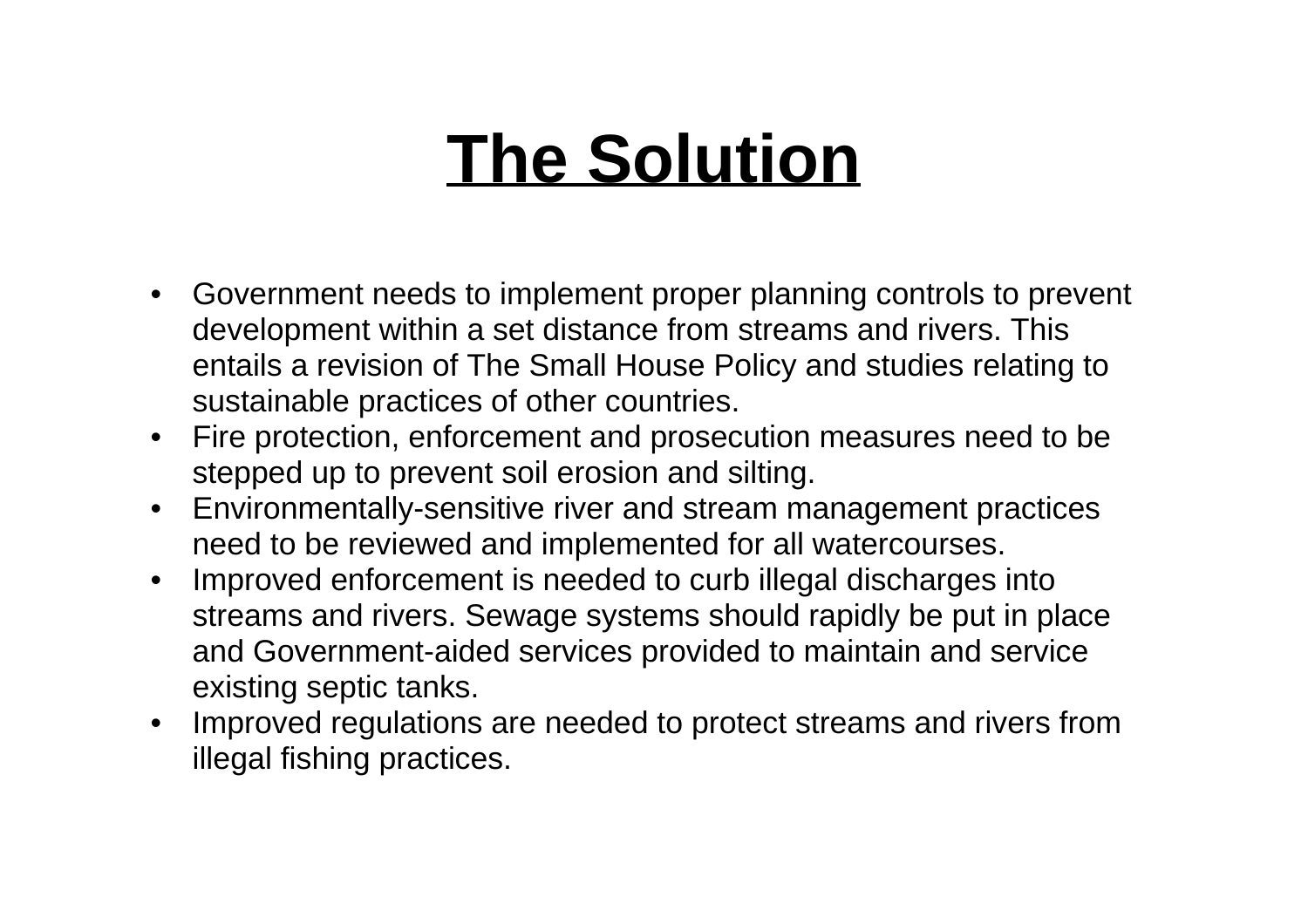## **ACTION**

- China is a signatory on Biological Diversity and the Ramsar Convention for wetland protection, and Hong Kong is committed to the spirit of these conventions.
- Realization of this commitment calls for a genuine change in attitude and strategy for our natural streams and rivers.
- In 2000 "A Call for Action on the Protection of Rivers and Streams" was addressed to Tung Chee-hwa and signed by the majority of green groups. These recommendations need to be accomplished without delay.